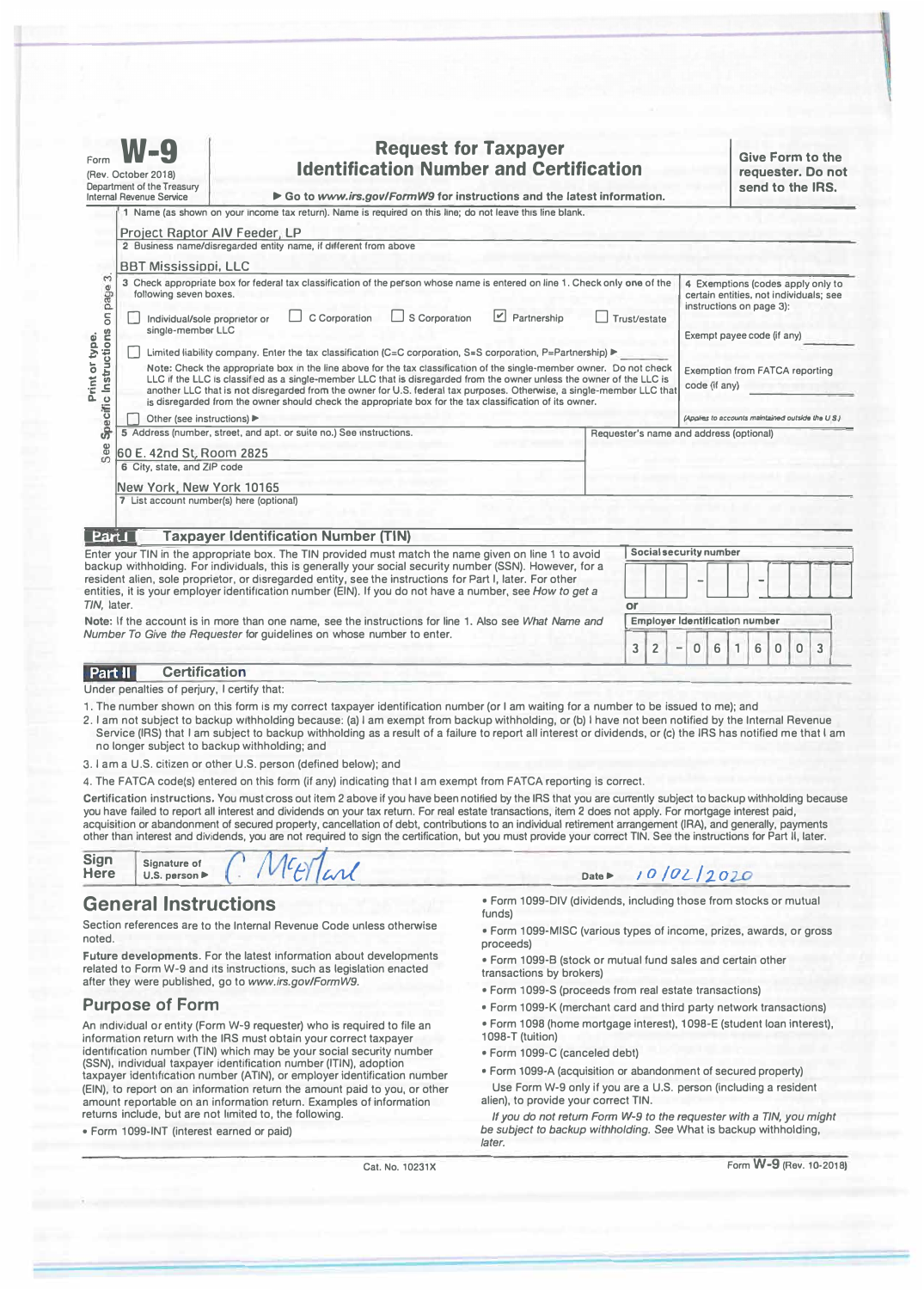By signing the filled-out form, you:

1. Certify that the TIN you are giving is correct (or you are waiting for a umber to be issued),

2. Certify that you are not subject to backup withholding, or

3. Claim exemption from backup withholding if you are a U.S. exempt Sayes. If applicable, you are also certifying that as a U.S. person, your Allocable share of any partnership income from a U.S. trade or business is not subject to the withholding tax on foreign partners' share of effectively connected income, and

4. Certify that FATCA code(s) entered on this form (if any) indicating that you are exempt from the FATCA reporting, is correct. See What is FATCA reporting, later, for further information.

Note: If you are a U.S. person and a requester gives you a form other than Form W-9 to request your TIN, you must use the requester's form if it is substantially similar to this Form W-9.

Definition of a U.S. person. For federal tax purposes, you are considered a U.S. person if you are:

An individual who is a U.S. citizen or U.S. resident alien;

A partnership, corporation, company, or association created or organized in the United States or under the laws of the United States;

. An estate (other than a foreign estate); or

A domestic trust (as defined in Regulations section 301.7701-7).

Special rules for partnerships. Partnerships that conduct a trade or business in the United States are generally required to pay a withholding tax under section 1446 on any foreign partners' share of effectively connected taxable income from such business. Further, in certain cases where a Form W-9 has not been received, the rules under section 1446 require a partnership to presume that a partner is a foreign person, and pay the section 1446 withholding tax. Therefore, if you are a U.S. person that is a partner in a partnership conducting a trade or business in the United States, provide Form W-9 to the partnership to establish your U.S. status and avoid section 1446 withholding on your share of partnership income.

In the cases below, the following person must give Form W-9 to the partnership for purposes of establishing its U.S. status and avoiding withholding on its allocable share of net income from the partnership conducting a trade or business in the United States.

. In the case of a disregarded entity with a U.S. owner, the U.S. owner of the disregarded entity and not the entity;

. In the case of a grantor trust with a U.S. grantor or other U.S. owner, generally, the U.S. grantor or other U.S. owner of the grantor trust and not the trust: and

. In the case of a U.S. trust (other than a grantor trust), the U.S. trust (other than a grantor trust) and not the beneficiaries of the trust.

Foreign person. If you are a foreign person or the U.S. branch of a foreign bank that has elected to be treated as a U.S. person, do not use Form W-9. Instead, use the appropriate Form W-8 or Form 8233 (see Pub. 515, Withholding of Tax on Nonresident Aliens and Foreign Entities).

Nonresident alien who becomes a resident alien. Generally, only a nonresident alien individual may use the terms of a tax treaty to reduce or eliminate U.S. tax on certain types of income. However, most tax treaties contain a provision known as a "saving clause." Exceptions specified in the saving clause may permit an exemption from tax to continue for certain types of income even after the payee has otherwise become a U.S. resident alien for tax purposes,

If you are a U.S. resident alien who is relying on an exception<br>contained in the saving clause of a tax treaty to claim an exemption<br>from U.S. tax on certain types of income, you must attach a statement<br>to Form W-9 that sp

1. The treaty country. Generally, this must be the same treaty under<br>which you claimed exemption from tax as a nonresident alien.

2. The treaty article addressing the income.

3. The article number (or location) in the tax treaty that contains the saving clause and its exceptions.

4. The type and amount of income that qualifies for the exemption from tax.

5. Sufficient facts to justify the exemption from tax under the terms of the treaty article,

Example. Article 20 of the U.S.-China income tax treaty allows an exemption from tax for scholarship income received by a Chinese student temporarily present in the United States. Under U.S. law, this student will become a resident alien for tax purposes if his or her stay in the United States exceeds 5 calendar years. However, paragraph 2 of the first Protocol to the U.S.-China treaty (dated April 30, 1984) allows the provisions of Article 20 to continue to apply even after the Chinese student becomes a resident alien of the United States. A Chinese student who qualifies for this exception (under paragraph 2 of the first protocol) and is relying on this exception to claim an exemption from tax on his or her scholarship or fellowship income would attach to Form W-9 a statement that includes the information described above to support that exemption.

If you are a nonresident alien or a foreign entity, give the requester the appropriate completed Form W-8 or Form 8233.

### **Backup Withholding**

What is backup withholding? Persons making certain payments to you must under certain conditions withhold and pay to the IRS 24% of such payments. This is called "backup withholding." Payments that may be subject to backup withholding include interest, tax-exempt interest, dividends, broker and barter exchange transactions, rents, royalties, nonemployee pay, payments made in settlement of payment card and third party network transactions, and certain payments from fishing boat operators. Real estate transactions are not subject to backup withholding

You will not be subject to backup withholding on payments you receive if you give the requester your correct TIN, make the proper certifications, and report all your taxable interest and dividends on your tax return.

Payments you receive will be subject to backup withholding if:

1. You do not furnish your TIN to the requester,

2. You do not certify your TIN when required (see the instructions for Part II for details),

3. The IRS tells the requester that you furnished an incorrect TIN,

4. The IRS tells you that you are subject to backup withholding because you did not report all your interest and dividends on your tax return (for reportable interest and dividends only), or

5. You do not certify to the requester that you are not subject to backup withholding under 4 above (for reportable interest and dividend accounts opened after 1983 only).

Certain payees and payments are exempt from backup withholding. See Exempt payee code, later, and the separate Instructions for the<br>Requester of Form W-9 for more information.

Also see Special rules for partnerships, earlier.

### **What is FATCA Reporting?**

The Foreign Account Tax Compliance Act (FATCA) requires a participating foreign financial institution to report all United States account holders that are specified United States persons. Certain payees are exempt from FATCA reporting. See Exemption from FATCA reporting code, later, and the Instructions for the Requester of Form W-9 for more information.

# **Updating Your Information**

You must provide updated information to any person to whom you claimed to be an exempt payee if you are no longer an exempt payee and anticipate receiving reportable payments in the future from this person. For example, you may need to provide updated information if you are a C corporation that elects to be an S corporation, or if you no longer are tax exempt. In addition, you must furnish a new Form W-9 if the name or TIN changes for the account; for example, if the grantor of a grantor trust dies.

#### **Penalties**

Failure to furnish TIN. If you fail to furnish your correct TIN to a requester, you are subject to a penalty of \$50 for each such failure unless your failure is due to reasonable cause and not to willful neglect.

Civil penalty for false information with respect to withholding. If you make a false statement with no reasonable basis that results in no backup withholding, you are subject to a \$500 penalty.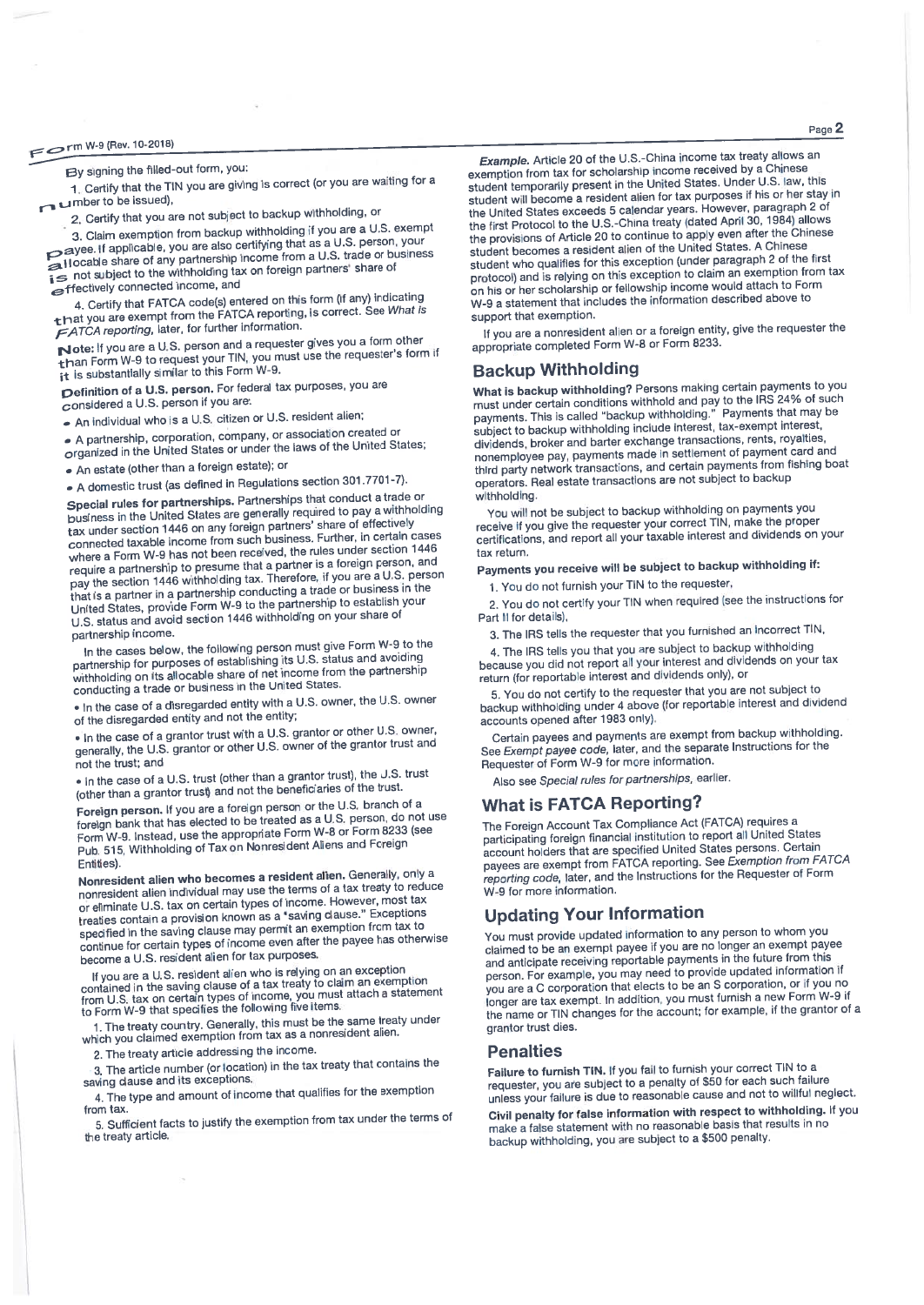Criminál penalty for falsifying information. Willfully falsifying certifications or affirmations may subject you to criminal penalties including fines and/or imprisonment.

Misuse of TINs. If the requester discloses or uses TINs in violation of federal law, the requester may be subject to civil and criminal penalties.

# **Specific Instructions**

### Line<sub>1</sub>

You must enter one of the following on this line; do not leave this line blank. The name should match the name on your tax return.

If this Form W-9 is for a joint account (other than an account maintained by a foreign financial institution (FFI)), list first, and then circle, the name of the person or entity whose number you entered in Part I of Form W-9. If you are providing Form W-9 to an FFI to document a joint account, each holder of the account that is a U.S. person must provide a Form W-9.

a. Individual. Generally, enter the name shown on your tax return. If you have changed your last name without informing the Social Security Administration (SSA) of the name change, enter your first name, the last name as shown on your social security card, and your new last name.

Note: ITIN applicant: Enter your individual name as it was entered on your Form W-7 application, line 1a. This should also be the same as the name you entered on the Form 1040/1040A/1040EZ you filed with your application.

b. Sole proprietor or single-member LLC. Enter your individual name as shown on your 1040/1040A/1040EZ on line 1. You may enter your business, trade, or "doing business as" (DBA) name on line 2.

c. Partnership, LLC that is not a single-member LLC, C corporation, or S corporation. Enter the entity's name as shown on the entity's tax return on line 1 and any business, trade, or DBA name on line 2.

d. Other entities. Enter your name as shown on required U.S. federal tax documents on line 1. This name should match the name shown on the charter or other legal document creating the entity. You may enter any business, trade, or DBA name on line 2.

e. Disregarded entity. For U.S. federal tax purposes, an entity that is disregarded as an entity separate from its owner is treated as a "disregarded entity." See Regulations section 301.7701-2(c)(2)(iii). Enter the owner's name on line 1. The name of the entity entered on line 1 should never be a disregarded entity. The name on line 1 should be the name shown on the income tax return on which the income should be reported. For example, if a foreign LLC that is treated as a disregarded entity for U.S. federal tax purposes has a single owner that is a U.S. person, the U.S. owner's name is required to be provided on line 1. If the direct owner of the entity is also a disregarded entity, enter the first owner that is not disregarded for federal tax purposes. Enter the disregarded entity's name on line 2, "Business name/disregarded entity name." If the owner of the disregarded entity is a foreign person, the owner must complete an appropriate Form W-8 instead of a Form W-9. This is the case even if the foreign person has a U.S. TIN.

#### Line 2

If you have a business name, trade name, DBA name, or disregarded entity name, you may enter it on line 2.

#### Line 3

Check the appropriate box on line 3 for the U.S. federal tax classification of the person whose name is entered on line 1. Check only one box on line 3.

| IF the entity/person on line 1 is<br>$a(n) \ldots$                                                                                                                                                                                                             | THEN check the box for                                                                                                                            |
|----------------------------------------------------------------------------------------------------------------------------------------------------------------------------------------------------------------------------------------------------------------|---------------------------------------------------------------------------------------------------------------------------------------------------|
| Corporation                                                                                                                                                                                                                                                    | Corporation                                                                                                                                       |
| • Individual<br>Sole proprietorship, or<br>Single-member limited liability<br>company (LLC) owned by an<br>individual and disregarded for U.S.<br>federal tax purposes.                                                                                        | Individual/sole proprietor or single-<br>member LLC                                                                                               |
| • LLC treated as a partnership for<br>U.S. federal tax purposes,<br>• LLC that has filed Form 8832 or<br>2553 to be taxed as a corporation,<br>or<br>• LLC that is disregarded as an<br>entity separate from its owner but<br>the owner is another LLC that is | Limited liability company and enter<br>the appropriate tax classification.<br>$(P =$ Partnership; $C = C$ corporation:<br>or $S = S$ corporation) |
| not disregarded for U.S. federal tax<br>purposes.                                                                                                                                                                                                              |                                                                                                                                                   |
| • Partnership                                                                                                                                                                                                                                                  | Partnership                                                                                                                                       |
| • Trust/estate                                                                                                                                                                                                                                                 | Trust/estate                                                                                                                                      |

### **Line 4. Exemptions**

If you are exempt from backup withholding and/or FATCA reporting, enter in the appropriate space on line 4 any code(s) that may apply to vou.

#### Exempt payee code.

· Generally, individuals (including sole proprietors) are not exempt from backup withholding

**Except as provided below, corporations are exempt from backup** withholding for certain payments, including interest and dividends.

• Corporations are not exempt from backup withholding for payments made in settlement of payment card or third party network transactions.

• Corporations are not exempt from backup withholding with respect to attorneys' fees or gross proceeds paid to attorneys, and corporations that provide medical or health care services are not exempt with respect to payments reportable on Form 1099-MISC.

The following codes identify payees that are exempt from backup withholding. Enter the appropriate code in the space in line 4.

1-An organization exempt from tax under section 501(a), any IRA, or a custodial account under section 403(b)(7) if the account satisfies the requirements of section 401(f)(2)

2-The United States or any of its agencies or instrumentalities 3-A state, the District of Columbia, a U.S. commonwealth or

possession, or any of their political subdivisions or instrumentalities

4-A foreign government or any of its political subdivisions, agencies, or instrumentalities

#### 5-A corporation

6-A dealer in securities or commodities required to register in the United States, the District of Columbia, or a U.S. commonwealth or possession

7-A futures commission merchant registered with the Commodity **Futures Trading Commission** 

8-A real estate investment trust

9-An entity registered at all times during the tax year under the Investment Company Act of 1940

-A common trust fund operated by a bank under section 584(a) 11-A financial institution

12-A middleman known in the investment community as a nominee or custodian

13-A trust exempt from tax under section 664 or described in section 4947

Page 3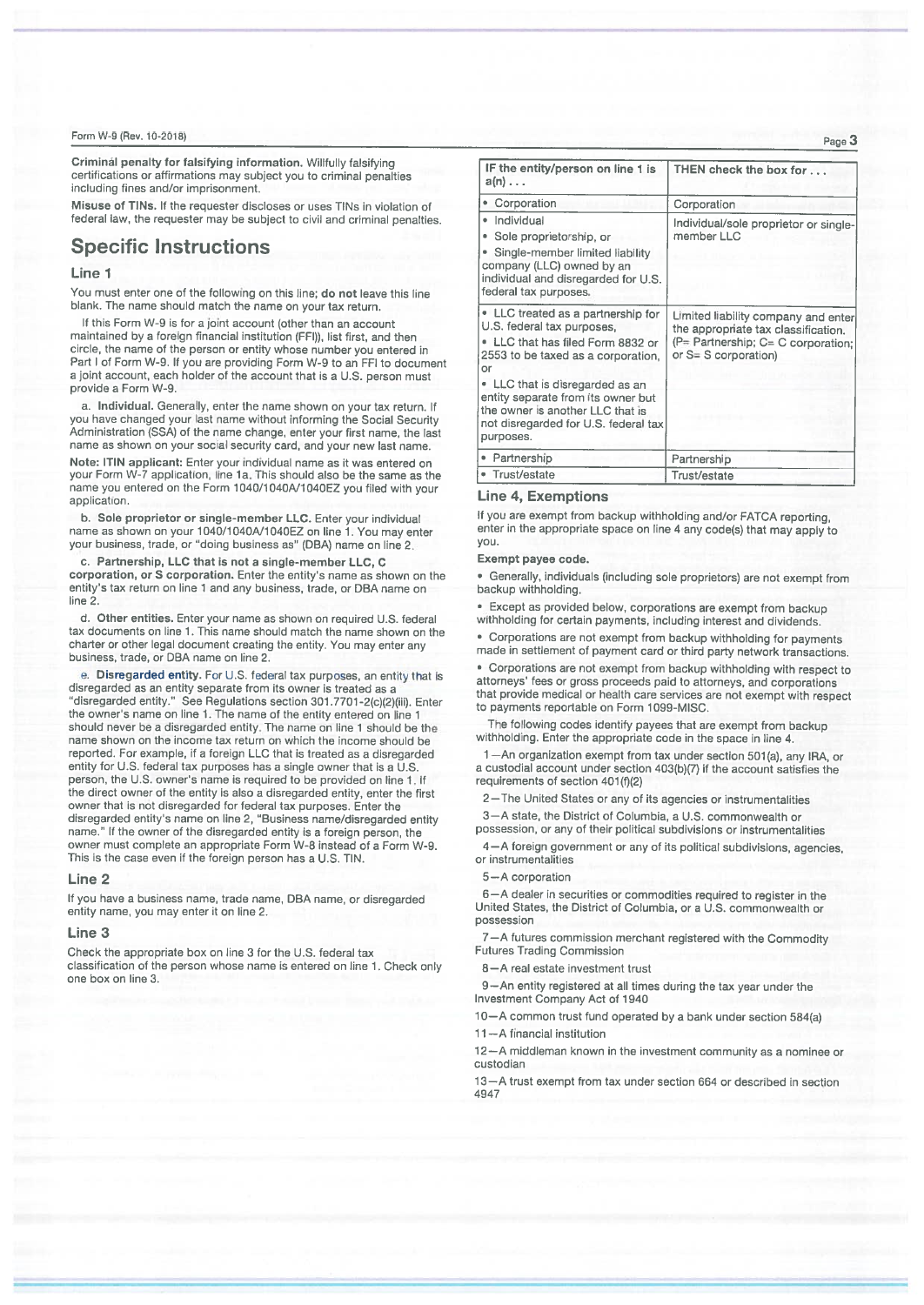The following chart shows types of payments that may be exempt from backup withholding. The chart applies to the exempt payees listed 1 through 13.

| above, I ullough to:                                                                  |                                                                                                                                                                                                                                 |  |  |
|---------------------------------------------------------------------------------------|---------------------------------------------------------------------------------------------------------------------------------------------------------------------------------------------------------------------------------|--|--|
| IF the payment is for                                                                 | THEN the payment is exempt<br>for….                                                                                                                                                                                             |  |  |
| Interest and dividend payments                                                        | All exempt payees except<br>for 7                                                                                                                                                                                               |  |  |
| <b>Broker transactions</b>                                                            | Exempt payees 1 through 4 and 6<br>through 11 and all C corporations.<br>S corporations must not enter an<br>exempt payee code because they<br>are exempt only for sales of<br>noncovered securities acquired<br>prior to 2012. |  |  |
| Barter exchange transactions and<br>patronage dividends                               | Exempt payees 1 through 4                                                                                                                                                                                                       |  |  |
| Payments over \$600 required to be<br>reported and direct sales over<br>\$5,000       | Generally, exempt payees<br>1 through $5^2$                                                                                                                                                                                     |  |  |
| Payments made in settlement of<br>payment card or third party network<br>transactions | Exempt payees 1 through 4                                                                                                                                                                                                       |  |  |

<sup>1</sup> See Form 1099-MISC, Miscellaneous Income, and its instructions.

<sup>2</sup> However, the following payments made to a corporation and<br>reportable on Form 1099-MISC are not exempt from backup withholding: medical and health care payments, attorneys' fees, gross proceeds paid to an attorney reportable under section 6045(f), and payments for services paid by a federal executive agency

Exemption from FATCA reporting code. The following codes identify payees that are exempt from reporting under FATCA. These codes apply to persons submitting this form for accounts maintained outside of the United States by certain foreign financial institutions. Therefore, if you are only submitting this form for an account you hold in the United States, you may leave this field blank. Consult with the person requesting this form if you are uncertain if the financial institution is subject to these requirements. A requester may indicate that a code is not required by providing you with a Form W-9 with "Not Applicable" (or any similar indication) written or printed on the line for a FATCA exemption code.

A-An organization exempt from tax under section 501(a) or any individual retirement plan as defined in section 7701(a)(37)

B-The United States or any of its agencies or instrumentalities

C-A state, the District of Columbia, a U.S. commonwealth or possession, or any of their political subdivisions or instrumentalities

D-A corporation the stock of which is regularly traded on one or more established securities markets, as described in Regulations section 1.1472-1(c)(1)(i)

E-A corporation that is a member of the same expanded affiliated group as a corporation described in Regulations section 1.1472-1(c)(1)(i)

F-A dealer in securities, commodities, or derivative financial instruments (including notional principal contracts, futures, forwards, and options) that is registered as such under the laws of the United States or any state

G-A real estate investment trust

H-A regulated investment company as defined in section 851 or an entity registered at all times during the tax year under the Investment Company Act of 1940

I-A common trust fund as defined in section 584(a)

J-A bank as defined in section 581

 $K - A$  broker

L-A trust exempt from tax under section 664 or described in section 4947(a)(1)

Page 4

M-A tax exempt trust under a section 403(b) plan or section 457(g) plan

Note: You may wish to consult with the financial institution requesting this form to determine whether the FATCA code and/or exempt payee code should be completed.

Enter your address (number, street, and apartment or suite number). This is where the requester of this Form W-9 will mail your information returns. If this address differs from the one the requester already has on file, write NEW at the top. If a new address is provided, there is still a chance the old address will be used until the payor changes your address in their records.

#### $line 6$

Enter your city, state, and ZIP code.

### Part I. Taxpayer Identification Number (TIN)

Enter your TIN in the appropriate box. If you are a resident alien and you do not have and are not eligible to get an SSN, your TIN is your IRS individual taxpayer identification number (ITIN). Enter it in the social security number box. If you do not have an ITIN, see How to get a TIN helow

If you are a sole proprietor and you have an EIN, you may enter either vour SSN or EIN.

If you are a single-member LLC that is disregarded as an entity separate from its owner, enter the owner's SSN (or EIN, if the owner has one). Do not enter the disregarded entity's EIN. If the LLC is classified as a corporation or partnership, enter the entity's EIN.

Note: See What Name and Number To Give the Requester, later, for further clarification of name and TIN combinations.

How to get a TIN. If you do not have a TIN, apply for one immediately. To apply for an SSN, get Form SS-5, Application for a Social Security Card, from your local SSA office or get this form online at www.SSA.gov. You may also get this form by calling 1-800-772-1213.<br>Use Form W-7, Application for IRS Individual Taxpayer Identification Number, to apply for an ITIN, or Form SS-4, Application for Employer<br>Identification Number, to apply for an EIN. You can apply for an EIN online by accessing the IRS website at www.irs.gov/Businesses and clicking on Employer Identification Number (EIN) under Starting a Business. Go to www.irs.gov/Forms to view, download, or print Form W-7 and/or Form SS-4. Or, you can go to www.irs.gov/OrderForms to place an order and have Form W-7 and/or SS-4 mailed to you within 10 business days

If you are asked to complete Form W-9 but do not have a TIN, apply for a TIN and write "Applied For" in the space for the TIN, sign and date the form, and give it to the requester. For interest and dividend payments, and certain payments made with respect to readily tradable instruments, generally you will have 60 days to get a TIN and give it to the requester before you are subject to backup withholding on payments. The 60-day rule does not apply to other types of payments. You will be subject to backup withholding on all such payments until you provide your TIN to the requester.

Note: Entering "Applied For" means that you have already applied for a TIN or that you intend to apply for one soon.

Caution: A disregarded U.S. entity that has a foreign owner must use the appropriate Form W-8

### **Part II. Certification**

To establish to the withholding agent that you are a U.S. person, or resident alien, sign Form W-9. You may be requested to sign by the withholding agent even if item 1, 4, or 5 below indicates otherwise.

For a joint account, only the person whose TIN is shown in Part I should sign (when required). In the case of a disregarded entity, the person identified on line 1 must sign. Exempt payees, see Exempt payee code, earlier.

Signature requirements. Complete the certification as indicated in items 1 through 5 below.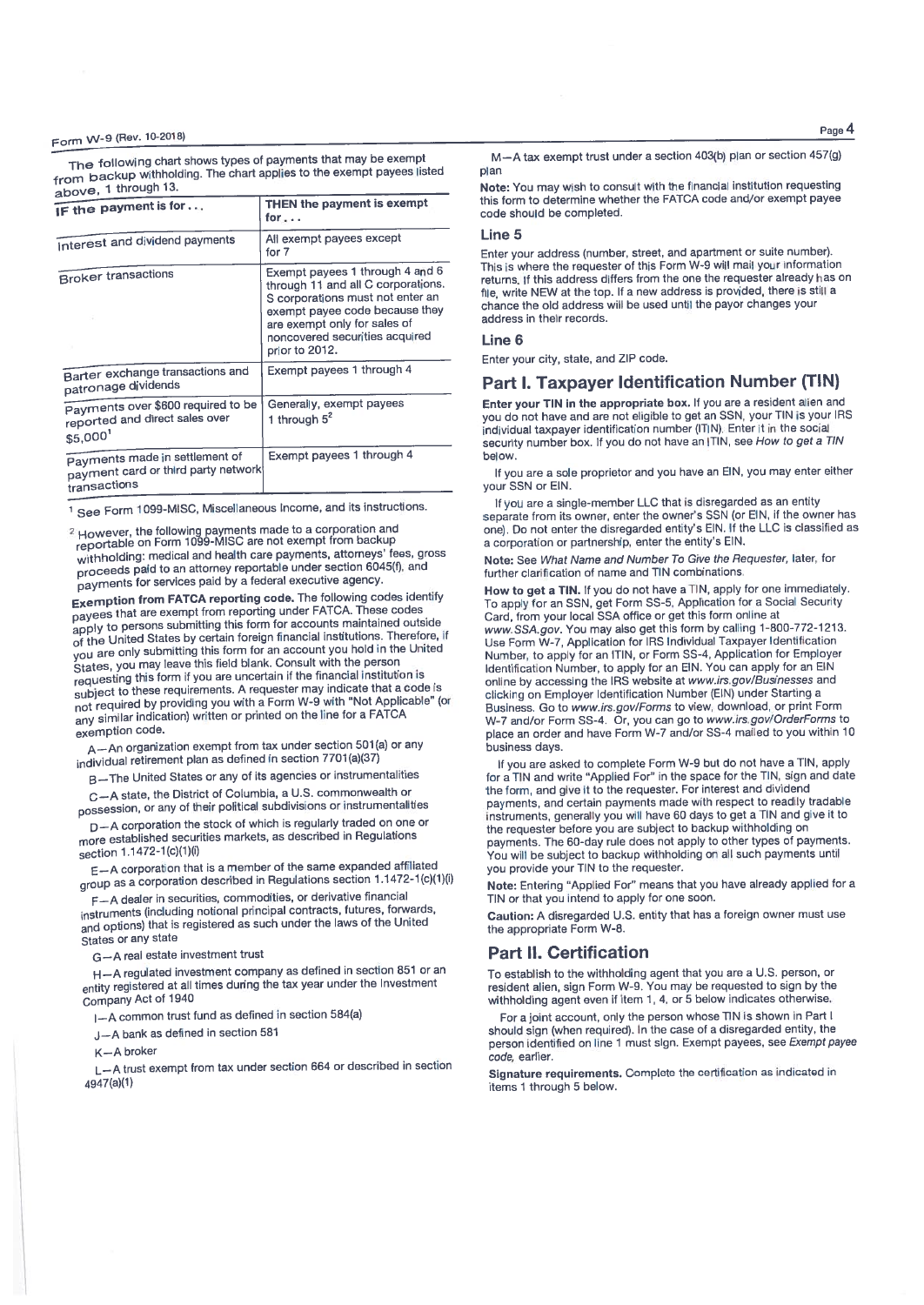1. Interest, dividend, and barter exchange accounts opened before 1984 and broker accounts considered active during 1983. You must give your correct TIN, but you do not have to sign the certification.

2. Interest, dividend, broker, and barter exchange accounts opened after 1983 and broker accounts considered inactive during 1983. You must sign the certification or backup withholding will apply. If you are subject to backup withholding and you are merely providing your correct TIN to the requester, you must cross out item 2 in the certification before signing the form.

3. Real estate transactions. You must sign the certification. You may cross out item 2 of the certification.

4. Other payments. You must give your correct TIN, but you do not have to sign the certification unless you have been notified that you have previously given an incorrect TIN. "Other payments" include payments made in the course of the requester's trade or business for rents, royalties, goods (other than bills for merchandise), medical and health care services (including payments to corporations), payments to a nonemployee for services, payments made in settlement of payment card and third party network transactions, payments to certain fishing boat crew members and fishermen, and gross proceeds paid to attorneys (including payments to corporations).

5. Mortgage interest paid by you, acquisition or abandonment of secured property, cancellation of debt, qualified tuition program payments (under section 529), ABLE accounts (under section 529A), **IRA. Coverdell ESA, Archer MSA or HSA contributions or** distributions, and pension distributions. You must give your correct TIN, but you do not have to sign the certification.

# What Name and Number To Give the Requester

| For this type of account:                                                                                                | Give name and SSN of:                                                                            |
|--------------------------------------------------------------------------------------------------------------------------|--------------------------------------------------------------------------------------------------|
| 1. Individual                                                                                                            | The individual                                                                                   |
| 2. Two or more individuals (joint<br>account) other than an account<br>maintained by an FFI                              | The actual owner of the account or, if<br>combined funds, the first individual on<br>the account |
| 3. Two or more U.S. persons<br>(joint account maintained by an FFI)                                                      | Each holder of the account                                                                       |
| 4. Custodial account of a minor<br>(Uniform Gift to Minors Act)                                                          | The minor <sup>2</sup>                                                                           |
| 5. a. The usual revocable savings trust                                                                                  | The grantor-trustee                                                                              |
| (grantor is also trustee)<br>b. So-called trust account that is not<br>a legal or valid trust under state law            | The actual owner <sup>1</sup>                                                                    |
| 6. Sole proprietorship or disregarded<br>entity owned by an individual                                                   | The owner <sup>3</sup>                                                                           |
| 7. Grantor trust filing under Optional<br>Form 1099 Filing Method 1 (see<br>Regulations section 1.671-4(b)(2)(i)<br>(A)) | The grantor*                                                                                     |
| For this type of account:                                                                                                | Give name and EIN of:                                                                            |
| 8. Disregarded entity not owned by an<br>individual                                                                      | The owner                                                                                        |
| 9. A valid trust, estate, or pension trust                                                                               | Legal entity <sup>4</sup>                                                                        |
| 10. Corporation or LLC electing<br>corporate status on Form 8832 or<br>Form 2553                                         | The corporation                                                                                  |
| 11. Association, club, religious,<br>charitable, educational, or other tax-<br>exempt organization                       | The organization                                                                                 |
| 12. Partnership or multi-member LLC                                                                                      | The partnership<br>The broker or nominee                                                         |
| 13 A broker or registered nominee                                                                                        |                                                                                                  |

| For this type of account:                                                                                                                                                                                  | Give name and EIN of: |
|------------------------------------------------------------------------------------------------------------------------------------------------------------------------------------------------------------|-----------------------|
| 14. Account with the Department of<br>Agriculture in the name of a public<br>entity (such as a state or local<br>government, school district, or<br>prison) that receives agricultural<br>program payments | The public entity     |
| 15. Grantor trust filing under the Form<br>1041 Filing Method or the Optional<br>Form 1099 Filing Method 2 (see<br>Regulations section 1 671-4(b)(2)(i)(B))                                                | The trust             |

<sup>1</sup> List first and circle the name of the person whose number you furnish. If only one person on a joint account has an SSN, that person's number must be furnished.

<sup>2</sup> Circle the minor's name and furnish the minor's SSN.

<sup>3</sup> You must show your individual name and you may also enter your business or DBA name on the "Business name/disregarded entity name line. You may use either your SSN or EIN (if you have one), but the IRS encourages you to use your SSN.

<sup>4</sup> List first and circle the name of the trust, estate, or pension trust. (Do not furnish the TIN of the personal representative or trustee unless the legal entity itself is not designated in the account title.) Also see Special rules for partnerships, earlier.

\*Note: The grantor also must provide a Form W-9 to trustee of trust.

Note: If no name is circled when more than one name is listed, the number will be considered to be that of the first name listed.

# Secure Your Tax Records From Identity Theft

Identity theft occurs when someone uses your personal information such as your name, SSN, or other identifying information, without your permission, to commit fraud or other crimes. An identity thief may use your SSN to get a job or may file a tax return using your SSN to receive a refund.

To reduce your risk:

- · Protect your SSN.
- . Ensure your employer is protecting your SSN, and
- . Be careful when choosing a tax preparer

If your tax records are affected by identity theft and you receive a notice from the IRS, respond right away to the name and phone number printed on the IRS notice or letter.

If your tax records are not currently affected by identity theft but you think you are at risk due to a lost or stolen purse or wallet, questionable credit card activity or credit report, contact the IRS Identity Theft Hotline at 1-800-908-4490 or submit Form 14039.

For more information, see Pub. 5027, Identity Theft Information for Taxpayers

Victims of identity theft who are experiencing economic harm or a systemic problem, or are seeking help in resolving tax problems that have not been resolved through normal channels, may be eligible for Taxpayer Advocate Service (TAS) assistance. You can reach TAS by calling the TAS toll-free case intake line at 1-877-777-4778 or TTY/TDD 1-800-829-4059.

Protect yourself from suspicious emails or phishing schemes. Phishing is the creation and use of email and websites designed to mimic legitimate business emails and websites. The most common act is sending an email to a user falsely claiming to be an established legitimate enterprise in an attempt to scam the user into surrendering private information that will be used for identity theft.

Page 5